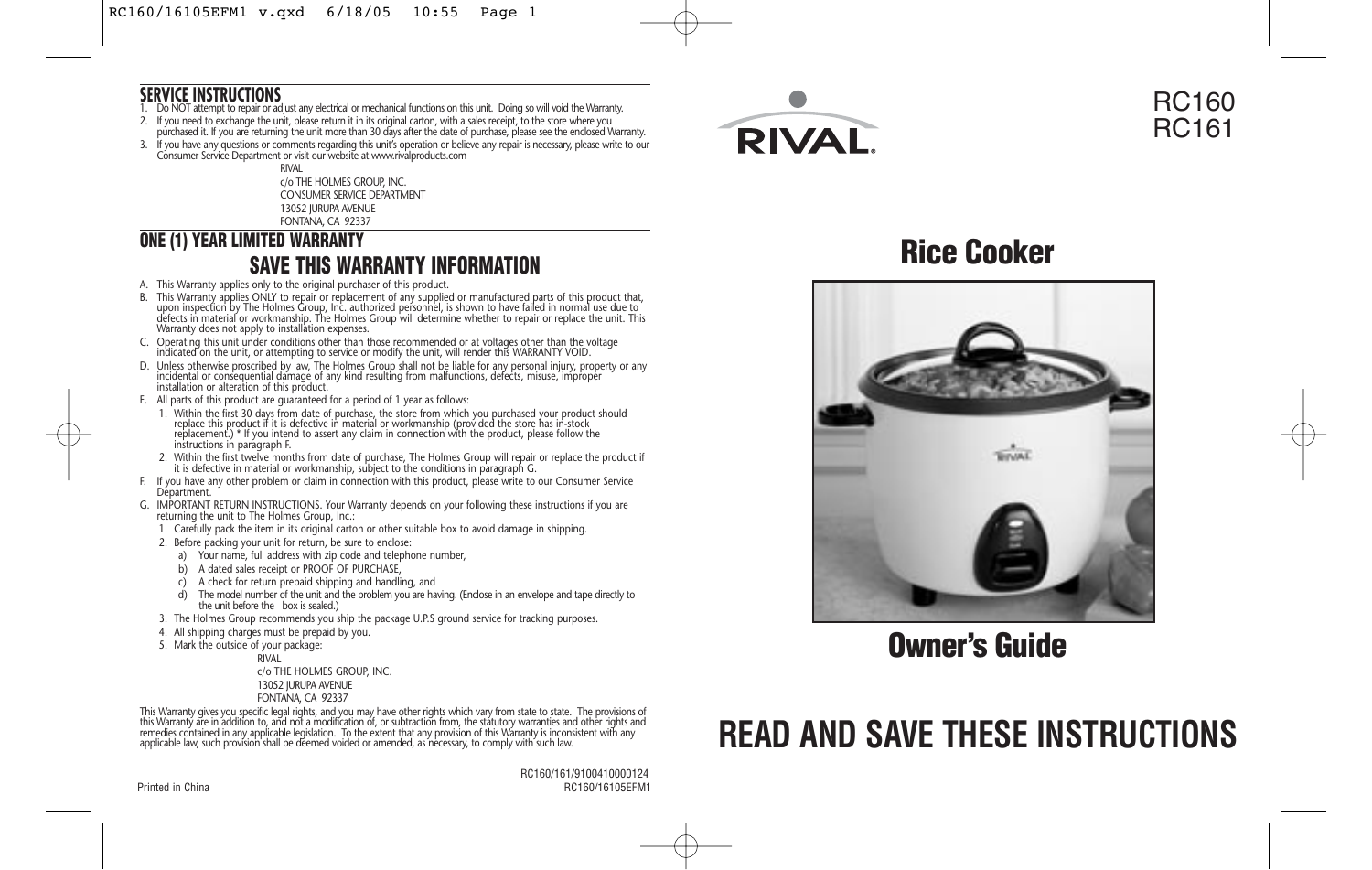# **IMPORTANT SAFEGUARDS**

**When using electrical appliances, basic safety precautions should always be followed, including the following:**

- 1. READ ALL INSTRUCTIONS BEFORE USING.
- 2. Do not touch hot surfaces. Use pot holders when removing cover or handling hot containers. Use handles or knobs.
- 3. To protect against electrical shock, do not immerse cord, plug or heating unit in water or other liquid.
- 4. Close supervision is necessary when any appliance is used by or near children.
- 5. Unplug from outlet when not in use and before cleaning. Allow to cool before putting on or taking off parts, and before cleaning.
- 6. Do not operate any appliance with a damaged cord or plug or after the appliance malfunctions, or has been damaged in any manner. Return appliance to Rival Customer Service (see warranty) for examination, repair or adjustment.
- 7. The use of accessory attachments not recommended by Rival may cause injuries.
- 8. Do not use outdoors.
- 9. Do not let cord hang over the edge of the table or counter, or touch heated surfaces.
- 10. Do not place on or near a hot gas or electric burner, or in a heated oven.
- 11. Extreme caution must be used when moving any appliance containing hot liquids.
- 12. To disconnect, remove plug from wall outlet.
- 13. Do not use this appliance for anything other than intended use.
- 14. To reduce the risk of electrical shock, cook only in removable container. Do not pour liquid into outer pan.

# **SAVE THESE INSTRUCTIONS**

This appliance is for **HOUSEHOLD USE ONLY.** No user-serviceable parts inside. Do not attempt to service this product. A short power supply cord is provided to reduce the risk resulting from becoming entangled in or tripping over a longer cord. An extension cord may be used if care is exercised in its use. If an extension cord is used the marked electrical rating of the extension cord should be at least as great as the electrical rating of the RICE COOKER. The cord should be arranged so that it will not drape over the countertop or table top where it can be pulled on by children or tripped over unintentionally. Do not immerse base in water or other liquids. No liability can be accepted for any damage caused by non-compliance with these instructions or any other improper use or mishandling.

### **POLARIZED PLUG**



This appliance has a polarized plug (one blade is wider than the other). To reduce the risk of electric shock, this plug is intended to fit into a polarized outlet only one way. If the plug does not fit fully into the outlet, reverse the plug. If it still does not fit, contact a qualified electrician.

Do not attempt to modify the plug in any way. If the plug fits loosely into the AC outlet or if the AC outlet feels warm do not use that outlet.

Congratulations on the purchase of your new RICE COOKER! You are now the proud owner of an extremely versatile appliance.

You can expect perfect rice every time as well as prepare great soups and stews, steam vegetables and even bake a cake!

Be sure to visit the Rival web site at www.rivalproducts.com for more about your RICE COOKER and the many different ways you can use it!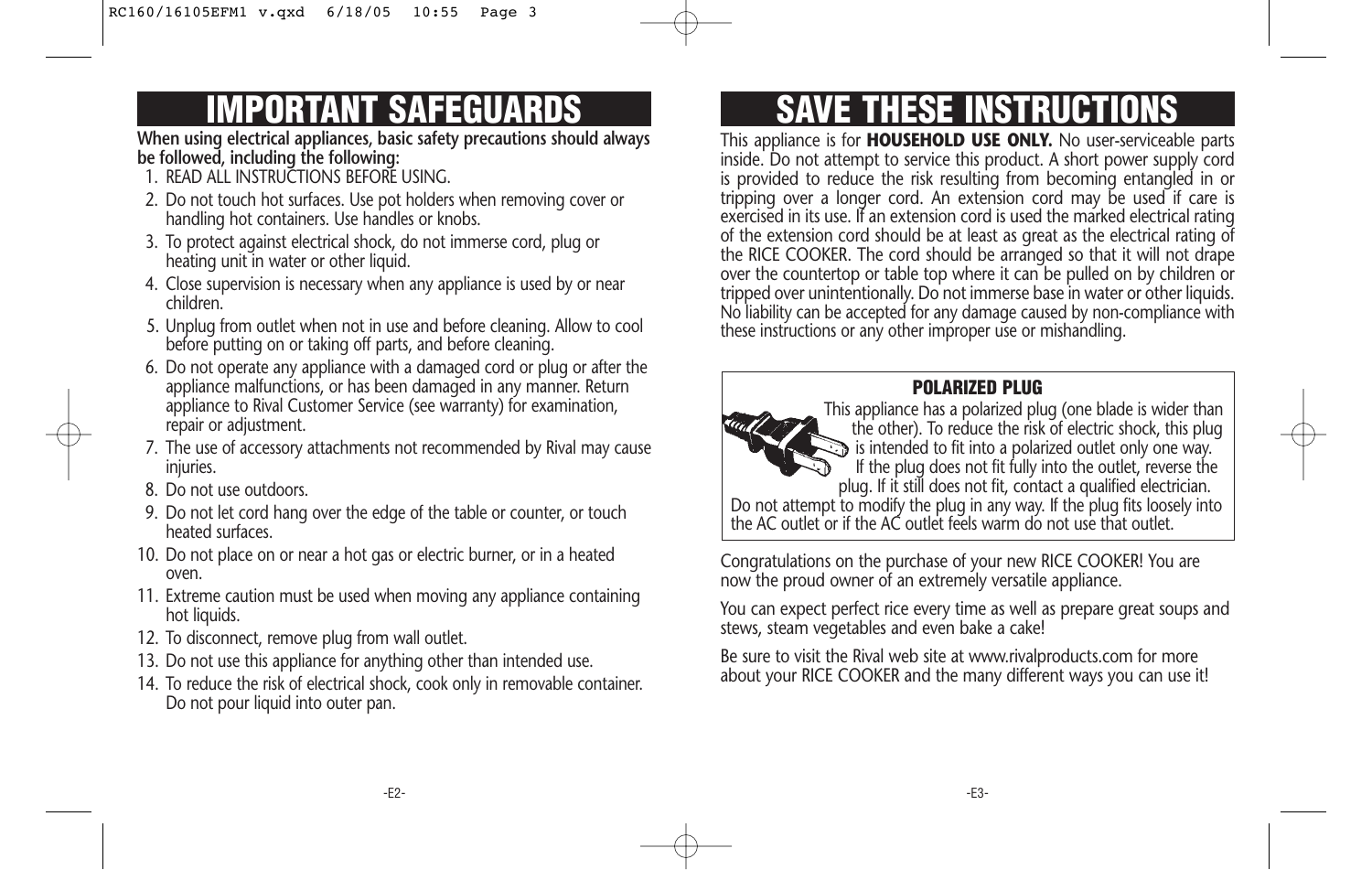# **ADDITIONAL IMPORTANT SAFEGUARDS**

- **CAUTION:** This appliance generates heat and escaping steam during use. Proper precautions must be taken to prevent risk of burns, fires or other damage to persons or property.
- All users of this appliance must read and understand this OWNER'S MANUAL before operating or cleaning this appliance.
- The cord of this appliance should be plugged into a 120 volt AC electrical outlet only.
- When using this appliance, provide adequate air space above and on all sides for air circulation. Do not allow this appliance to touch curtains, wall coverings, clothing, dishtowels or other flammable materials during use.
- Do not leave appliance unattended during use.
- This appliance generates steam. Do not operate uncovered.
- If this appliance begins to malfunction during use, immediately unplug the cord. Do not use or attempt to repair the malfunctioning appliance. Do not use the INNER POT or LID if cracked or chipped.
- This appliance is for household use only.
- Unplug the rice cooker when not in use.
- Use the rice cooker on a hard, flat surface. Do not place near heat, an open flame or on a soft surface (such as carpeting). Avoid placing it where it may tip over during use. Dropping the rice cooker may cause it to malfunction.
- Avoid electrical shock by unplugging before washing or adding water.
- To avoid burns, stay clear of the steam vent during cooking. Also, wait for the rice cooker to cool down completely before touching or cleaning the LID, INNER POT or heating plate.
- Never use the INNER POT on a gas or electric cooktop or an open flame.
- Do not leave the rice ladle or MEASURING CUP in the INNER POT while unit is on and in use.
- Please use measuring cup that was provided in the rice cooker. A standard measuring cup SHOULD NOT BE USED.

### **KNOW YOUR RICE COOKER**



### **PREPARING YOUR RICE COOKER FOR USE**

Clean the LID, INNER POT, RICE LADLE and MEASURING CUP, following the user maintenance instructions.

**DO NOT IMMERSE THE HEATING UNIT OF YOUR RICE COOKER IN WATER OR OTHER LIQUID.**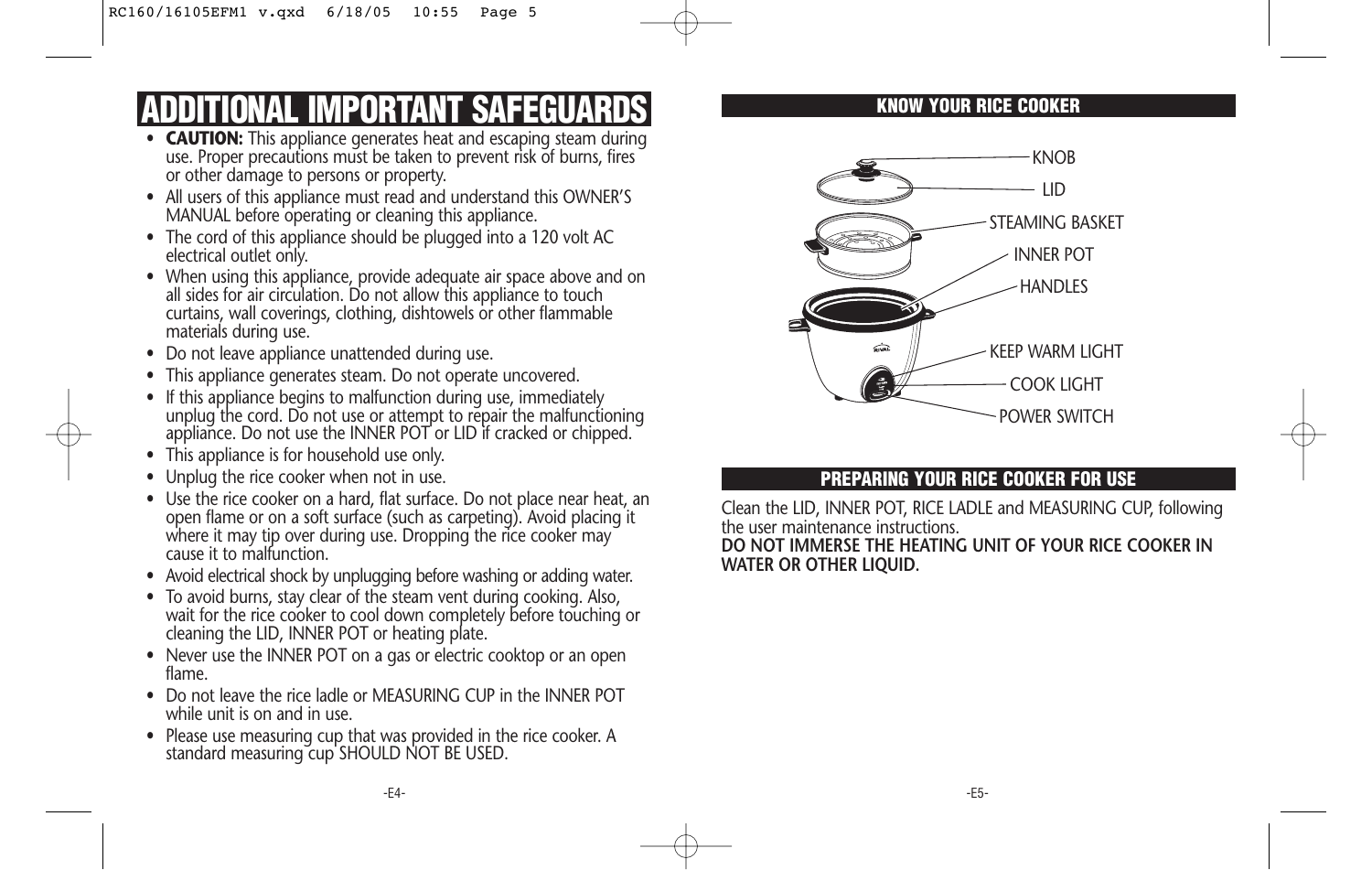### **HOW TO USE YOUR RICE COOKER**

Measuring your rice is of extreme importance. Please do not discard the "rice cooker" measuring cup that is provided with this unit. This "rice cooker" measuring cup is the standard unit of measurement for this product. When this manual instructs you to add 7 cups of rice and add the corresponding amount of water to the "7" marking on the INNER BOWL, the instructions are referring to the "rice cooker" measuring cup that is included, not a standard U.S. measuring cup.

1. Measure the amount of rice you would like to cook. A 3/4 cup (180 ml) measuring cup is included with your rice cooker. The "rice cooker" measuring cup makes approximately 2 1/4 cups of cooked rice.

**NOTE:** The rice cooker is capable of cooking up to 7 full "rice cooker" measuring cups of uncooked rice. Many varieties of rice can be used, including basmati, wild rice, black rice, Arborio, risotto, saffron rice, short and long grain. Do not use instant rice with this rice cooker. Whole grains such as barley can also be prepared with the rice cooker. Follow package directions.

- 2. Wash the measured rice in a separate bowl until the water is clear.
- 3. Place rice in the INNER POT and add the corresponding amount of water. For example, if you are making 7 cups of uncooked rice, add water to the "7" mark on the inner bowl.

**NOTE:**Brown rice will take longer to cook than white rice.

- 4. Set the INNER POT into the rice cooker. Make sure that the INNER POT is in direct contact with the heating plate by turning it slightly from left to right until it properly fits onto the heating plate. **NOTE:** If the outside of the INNER POT is wet when placed in the rice cooker, this may cause a crackling noise until the unit heats up. Also, this may damage the inner working of the appliance, so always wipe the outside of the pot completely before use.
- 5. Cover with the LID.

**WARNING:** Do not operate this appliance uncovered – steam is

### **HOW TO USE YOUR RICE COOKER (CONTINUED)**

generated during use that could cause burns or other serious injuries.

- 6. Plug the cord into a 120-volt AC electrical outlet. Switch the rice cooker ON by pushing the button down. Make sure the COOK indicator light is illuminated. Steaming will begin shortly.
- 7. The switch will pop up and the KEEP WARM indicator light will come on when all the water in the rice cooker has evaporated. **NOTE:** You may need to add more water and set the rice cooker to

COOK more than once depending on your own personal tastes.

- 8. After cooking,the KEEP WARM indicator light will illuminate. It is important to let the rice stand for 10-15 minutes of steaming without removing the LID. Carefully open the LID, taking care to avoid escaping steam. Use the rice ladle, or other long handled utensil, to mix the rice well to allow steam to escape. **CAUTION:** Steam will escape. Do not touch the INNER POT or heating unit until they have cooled.
- 9. Allow the appliance to cool completely before cleaning.
- 10. Disconnect the plug from the wall outlet when not in use.

### **COOKING HINTS**

- Rinse rice Bran gives an unpleasant smell to cooked rice. Be sure to rinse rice thoroughly. Rinsing with water effectively removes bran quickly and thoroughly. **NOTE:** Some rice suppliers suggest not rinsing rice because vitamins may be lost.
- After use, wash the INNER POT and LID in warm, soapy water.
- Rinse thoroughly and dry.
- DO NOT keep the rice cooker in operation: When there is only a small amount of rice left in the POT. When rice ladle is inside the rice cooker. To warm up cold rice.
- \* DO NOT let water in the INNER POT boil dry.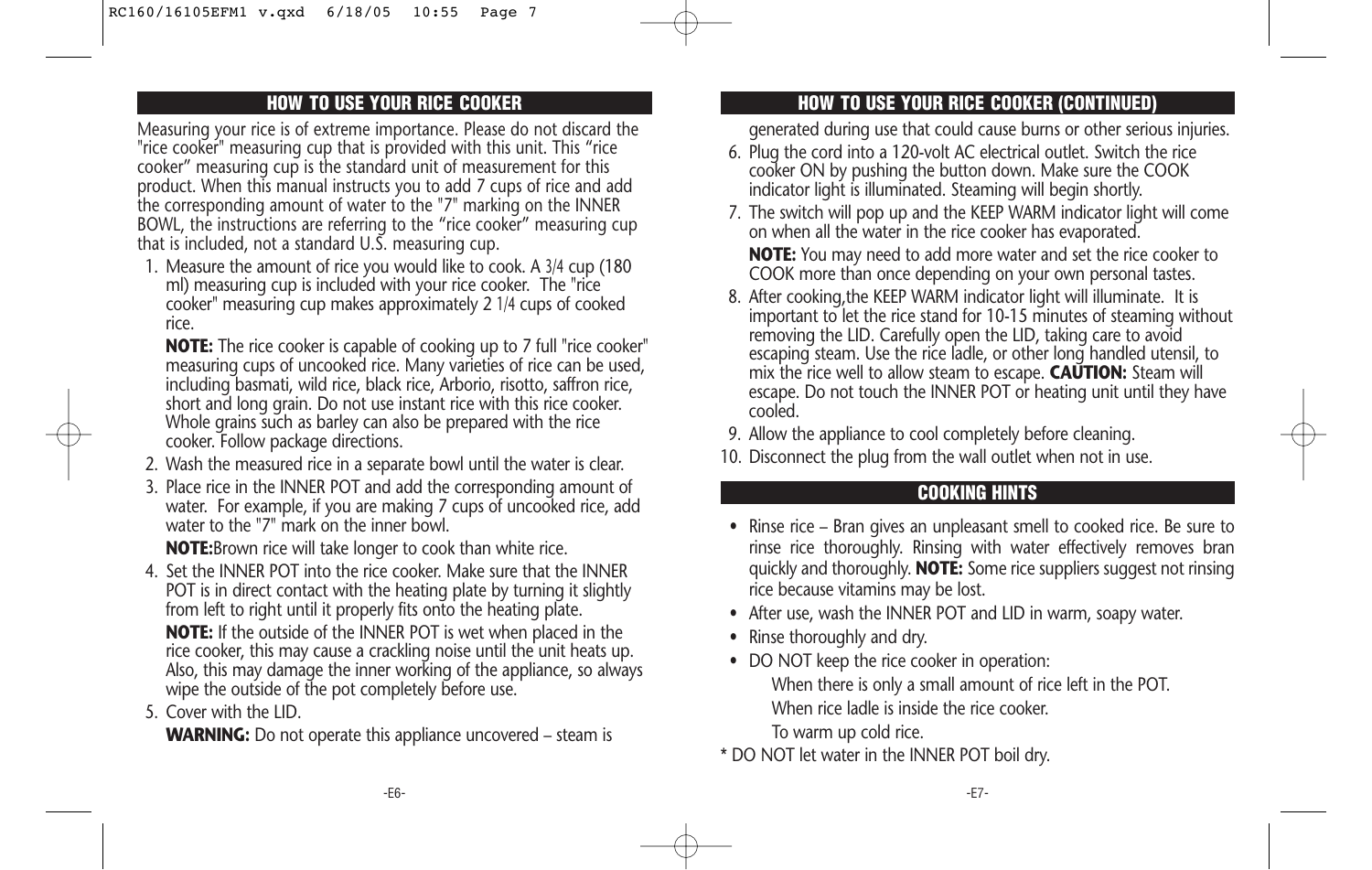### **HOW TO USE YOUR STEAMING BASKET**

- 1. Clean and prepare your food or vegetables.
- 2. Place the INNER POT in the rice cooker. The length of steaming time is subject to your own personal tastes: depending if you prefer al denté (crunchy) or more well done steamed vegetables.
- 3. Measure appropriate amount of water and add to INNER POT. **NOTE:** You are able to steam rice and vegetables/food at the same time with the STEAMING BASKET resting on the INNER POT.
- 4. Place the STEAMING BASKET on the rim of the inner pot.
- 5. Add vegetables or food and put the LID onto the appliance. Switch to COOK position for the appropriate time as shown in the chart.
- 6. Please unplug this appliance after use.

### **STEAMING TIME**

The steaming times in this chart are a guide and should be adjusted to suit the different quantities or thickness of food and to suit your own taste.

| <b>VEGETABLE</b>              | <b>COOKING TIME</b> |
|-------------------------------|---------------------|
| Asparagus                     | 8 - 10 min          |
| <b>Bean Sprouts</b>           | $3 - 4$ min         |
| Beans: Green, wax, french cut | 8 - 10 min          |
| <b>Broccoli</b>               | 11 -13 min          |
| <b>Brussels Sprouts</b>       | 11 -13 min          |
| Cabbage, Shredded             | $6 - 8$ min         |
| Cabbage, Wedges               | 14 - 16 min         |
| Carrots                       | 8 - 10 min          |
| Cauliflower                   | 11 -13 min          |
| Celery                        | 8 - 12 min          |
| Collard Greens, Spinach       | $6 - 11$ min        |
| Mushrooms (fresh, sliced)     | $3 - 4$ min         |
| Pea Pods                      | $4 - 6$ min         |
| Squash (Acorn, butternut)     | 13 - 16 min         |
| Zucchini                      | 10 - 12 min         |

\*Altitude affects the temperature at which water boils and thus the cooking time. It's especially true at high altitudes where longer cooking times are necessary. We have outlined a general guide to follow. Test for desired consistency when cooking times indicated have been reached. As you cook with this appliance, adapt times and measurements to your own personal tastes.

### **HINTS FOR STEAMING**

- 1. The ingredients must be of superior excellence.
- 2. Select lean cuts of meat that will result in tender food and require less cooking time.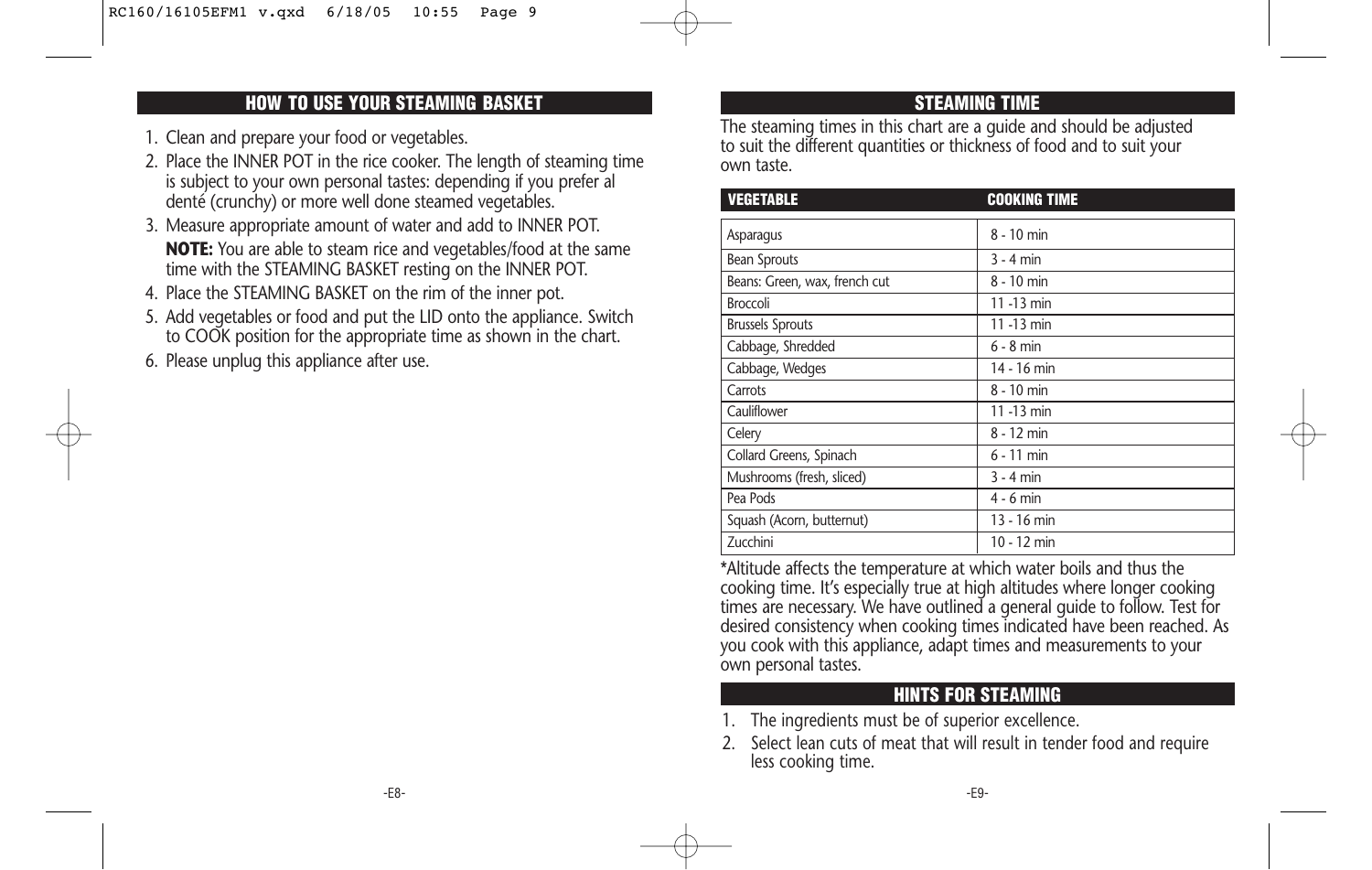### **HINTS FOR STEAMING (CONT.)**

- 3. Make sure that the Lid is secured on the rice cooker to prevent escaping steam and requires longer cooking time.
- 4. DO NOT let food touch the water, or the food will boil not steam.
- 5. Always maintain the water level for continuous cooking.
- 6. Continue cooking foods that haven't been cooked through or not cooked to your liking.

### **HOW TO CLEAN YOUR RICE COOKER**

This appliance should be cleaned after every use.

1 Unplug the rice cooker when not in use and before cleaning. Never immerse HEATING UNIT, cord or plug in water or any other liquids. Allow the rice cooker to cool completely before cleaning.

**NOTE**: Use the rice ladle or wooden utensil to stir and remove food from the INNER POT. DO NOT use any metal utensils.

- 2 To clean the HEATING UNIT, lightly wipe the exterior with a damp cloth or sponge. Dry thoroughly with a soft cloth.
- 3 The INNER POT is coated with a non-stick coating to make clean up easier. To clean, remove the INNER POT from the rice cooker and fill with hot water from the tap. Let it sit for a while and then wash with hot soapy water. Rinse thoroughly and dry.
- 4 The "rice cooker" measuring cup, rice ladle and Lid can be washed in warm, soapy water. They are not dishwasher safe.
- 5 Make sure that the grains of rice do not stick to the heating plate in the bottom of the heating unit. If this occurs, remove immediately. If grains of rice are stuck onto the heating plate, a non-abrasive pad can be used to remove it. Polish the area for good contact between the heating plate and the bottom of the INNER POT.

**NOTE**: Do not use abrasive cleaners, scouring pads or steel wool to clean the rice cooker.

6 Do not use bleach, vinegar or other harsh chemicals to clean the rice cooker.

## **RECIPES**

### **POACHED EGGS**

Serve on English muffins with Canadian Bacon and Hollandaise Sauce for a special holiday breakfast.

6 eggs 1 tsp. white vinegar

Fill rice bowl with 5 cups water and vinegar and set to COOK mode and cover with lid. When water begins to boil, carefully crack 6 eggs into egg poachers and place into rice bowl. Cook until whites are just set approximately 7-8 minutes.

**NOTE:** Eggs can be poached on steamer rack in ramekins.

### **SOFT/HARD BOILED EGGS**

Pour 4 cups water into rice bowl. Set unit to COOK mode. When water comes to a boil, place eggs in steamer rack and cover. Cook 6-8 minutes for soft boiled eggs and 12-14 minutes for hard boiled eggs.

### **APPETIZERS AND SIDE DISHES**

### **Steamed Spicy Shrimp in Beer and Seasonings**

| 1 heer                             | 2 lbs. large shrimp, deveined, but with peels and |
|------------------------------------|---------------------------------------------------|
| 1 T. shrimp and crab boil          | tails left intact                                 |
| 1 tsp. cayenne                     | 1 tsp. salt                                       |
| 4 cloves garlic, peeled and sliced |                                                   |

Toss shrimp with 1/4 bottle of beer, 1 tsp. crab boil 1/2 tsp. cayenne and garlic. Add remaining ingredients to the rice bowl. Place shrimp in steamer basket and turn unit to COOK Mode. Cook just until shrimp turn pink. Avoid overcooking. Serves 4.

### **Littlenecks with White Wine, Shallots and Tarragon**

Great as an appetizer or over pasta. 2 lbs littleneck clams, scrubbed well 1 cup dry white wine 2 T. butter 3 shallots, peeled and chopped 1 T. fresh tarragon chopped

Place butter into bowl of rice cooker and sauté shallots on the COOK mode until they are fragrant and transluscent. Add white wine and littlenecks to rice bowl. Cook just until clams open. Discard any clams that do not open. Garnish with tarragon.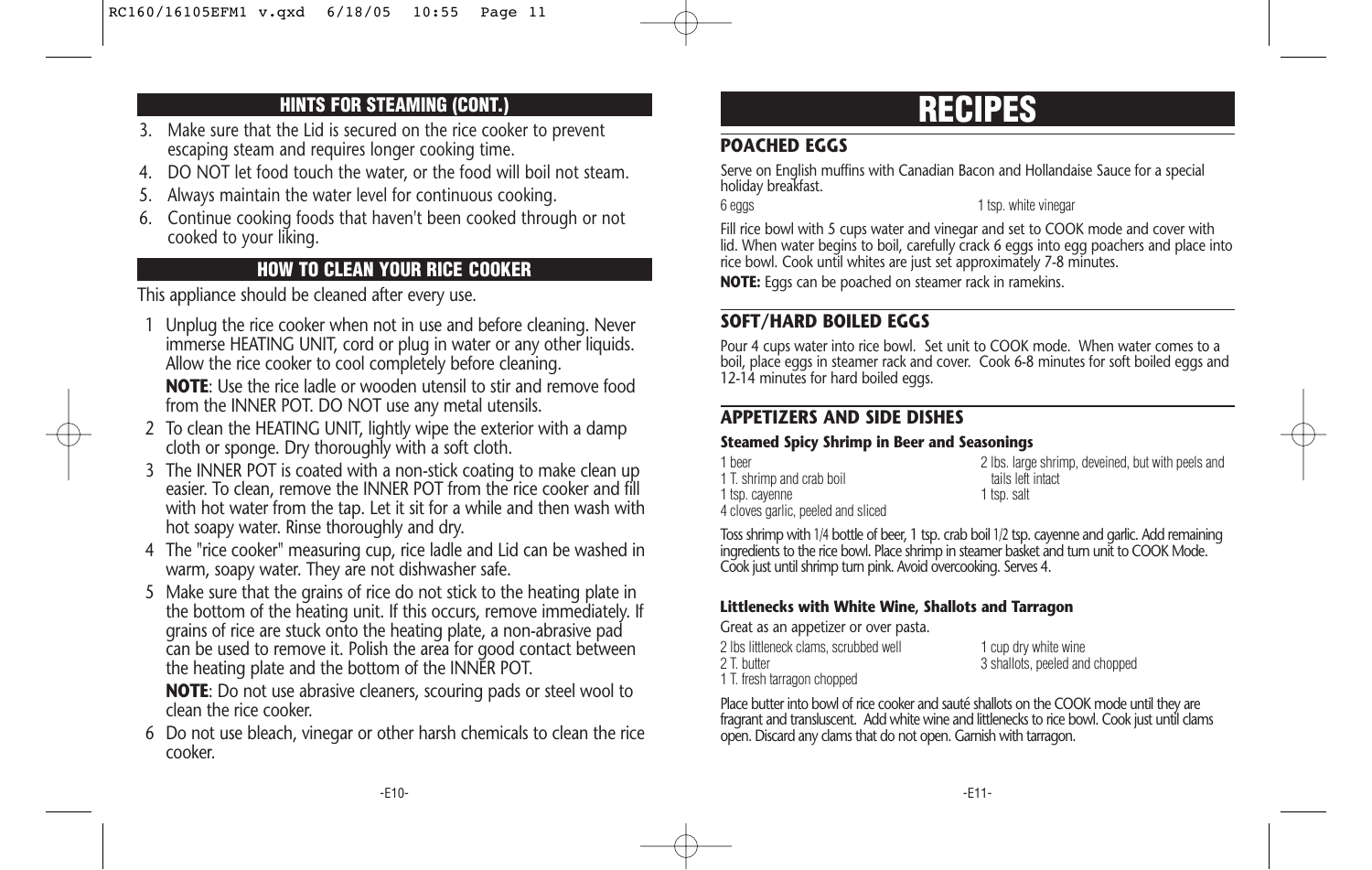### **RECIPES**

#### **Steamed Stuffed Artichokes**

8 oz. bread crumbs stems trimmed 10 oz. grated Pecorino Romano cheese<br>1 1/2 tsp salt 1 Tbs extra virgin olive oil

1 lemon, sliced in quarters 4 small artichokes, washed, tops sliced off and 1/2 tsp freshly ground pepper

Fill rice cooker with lemon slices and 5 cups of water. Turn unit to COOK mode until water is boiling. Combine bread crumbs, cheese, parsley, salt and pepper. Spread artichoke leaves and fill pockets generously with bread crumb mixture until you reach the soft leaves near the center. Place artichokes in steamer rack. Drizzle olive oil on top of each artichoke. Put on lid, turn unit to COOK mode and cook until leaves are tender and pull away from heart easily. Check for done after approximately 30 minutes. Serves 4.

### **Fresh Garlic and Basil Tomato Sauce**

This recipe makes a great tomato sauce for pizza or any pasta dish. Top pasta with sauce and grated cheese for a simple, quick vegetarian dinner.

1 28 oz. can of peeled tomatoes. Chopped coarsely **1** bunch fresh basil, torn Salt and pepper

2 T. olive oil<br>1 28 oz. can of peeled tomatoes.<br>1 T. sugar 1 T. Sugar 1 and coarsely chopped

Heat olive oil in rice cooker bowl on COOK mode. Add garlic and season with salt and pepper. Cook until fragrant, stirring constantly, approximately 5 minutes. Add tomatoes and sugar. Cook until sugar has dissolved. Cool and add torn basil. Serves 4-6.

### **SOUPS**

### **Lentils Soup with Pancetta**

5 oz. pancetta (or bacon), diced finely 1 cup celery, diced<br>1 cup onion, diced 1 cup carrot, diced 1 cup onion, diced<br>10 cloves garlic, peeled and coarsely chopped 3 bay leaves 10 cloves garlic, peeled and coarsely chopped<br>1 T. fresh thyme 1 T. fresh thyme 1 lb. lentils, rinsed and drained<br>10 cups chicken stock 1/4 cup evaporated milk or crean 10 cups chicken stock 1/4 cup evaporated milk or cream<br>1/4 cup red wine 1/4 cup evaporated milk or cream 1/4 cup evaporated milk or cream

1 bunch scallions, sliced and sautéed until soft

Saute pancetta in bowl of rice cooker set on the COOK mode. Drain off fat, reserving 1 Tablespoon. Place celery, onions, carrots, garlic, bay and thyme in rice bowl and sauté vegetables for approximately 10 minutes or until softened. Add lentils and broth

## **RECIPES**

and continue cooking on COOK mode for 1 hour. Discard bay leaf and remove 2 cup lentils. With hand blender, puree soup until desired consistency. Add back the 2 cups of reserved lentils and stir in evaporated milk and red wine. Garnish with scallions. Serves 4-6.

### **MAIN DISHES**

### **Steamed Halibut with Mirin and Brown Sugar Glaze**

1 cup mirin 1 cup brown sugar<br>4 pieces halibut, approximately 6 oz. each 3 scallions, finely chopped 4 pieces halibut, approximately 6 oz. each 2 T. fresh cilantro leaves

Place mirin and brown sugar in a sauce pan and cook on medium heat until it reduces and becomes a syrupy glaze. Fill rice cooker bowl with 4 cups of water. Coat halibut on all sides with glaze and place in steamer rack. Set unit to COOK mode and cook until halibut is not longer translucent in center, approximately 15 - 20 minutes. Garnish with scallions and cilantro. Serves 4.

### **Tandori Marinated Chicken Breasts and Curried Rice**

Tandori Marinade

1 cup plain yogurt 1 cup plain yogurt 1 cup plain yogurt 2 lemons, juiced 2 lemons is a 2 cloves garlic. p 3 rice cooker measuring cups water 1/2 cup yellow raisins 2 T. flat leaf parsley, chopped

2 tsp. cumin 2 cloves garlic, peeled and minced<br>2 rice cooker measuring cups long<br>2 rice cooker measuring cups long 2 rice cooker measuring cups long grain rice<br>1 T. curry powder 2 T. finely minced red onion

Mix together the marinade ingredients and coat chicken on all sides. Place in refrigerator and marinate for 2-4 hours. In rice bowl, add rice and water. Place chicken in steamer rack and cover with lid. Set on COOK mode until chicken is cooked, approximately 30 minutes. Add curry, raisins, onions and parsley to rice and serve with chicken. Serves 4.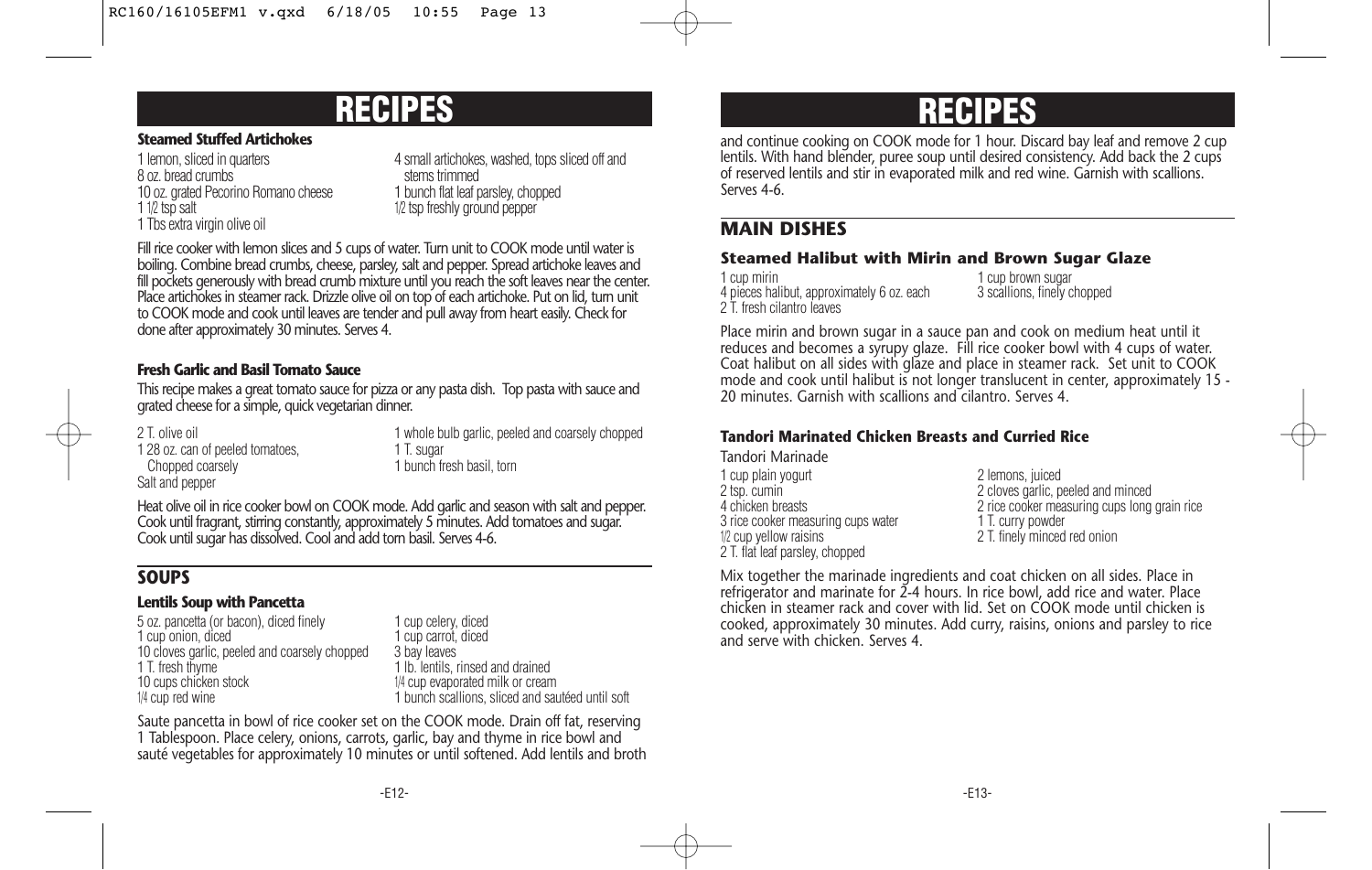### **DESSERTS**

#### **Mexican Chocolate Custard**

2 cups half and half 3/4 cup chocolate chips 1 large egg volks<br>1 tsp. vanilla 3 large egg yolks 1 tsp. vanilla

3 T. unsweetened cocoa powder 1/3 cup light brown sugar, packed

Fill rice cooker bowl with 4 cups of water. Set unit to COOK mode and put lid on unit. Bring water to a boil. Place half and half, chocolate chips and cocoa powder in saucepan. Heat to just below the boiling point. Whisk together sugar, egg, egg yolks, vanilla and cinnamon in a separate bowl. While whisking egg mixture, slowly pour in chocolate mixture. Fill custard cups and place in steamer rack. Cook in batches if cups do not all fit into unit taking care to ensure there is enough water boiling in rice bowl. Cook custard until slightly undercooked in center, approximately 15-20 minutes.

> 2/3 cup water 1/2 cup sugar

### **Crème Caramel**

| 1/3 cup sugar        | $2/3$ cur |
|----------------------|-----------|
| 2 cups half and half | $1/2$ cur |
| 2 tsp vanilla        | 1 egg     |
| 4 egg yolks          |           |

Fill rice cooker bowl with 4 cups of water. Set unit to COOK mode and put lid on unit. Bring water to a boil. Set 1/3 cup sugar and water over medium heat in saucepan until it starts to darken to a rich golden brown. Whisk together sugar, egg, egg yolks and vanilla in a separate bowl. Place half and half and 1/2 cup sugar in saucepan set over medium heat and heat to just below the boiling point. While whisking egg mixture, slowly pour in hot half and half mixture. Fill ramekins and place in steamer rack. Cook in batches if ramekins do not all fit into unit taking care to ensure there is enough water boiling in rice bowl. Cook custard until slightly undercooked in center, approximately 15-20 minutes. To serve, loosen edge of custard with a knife and invert into bowl. To release caramel, place ramekins in microwave for approximately 45 seconds and pour over custard. Serves 4.

### **RECIPES RECIPES**

### **Poached Pears**

4 pears, peeled with stem left intact 2 cups white wine 2 cups water 1 cup sugar 1 lemon, zested

Pour wine, sugar and water into rice cooker bowl. Place pears in, bottoms down, and place lid on unit. Set unit to COOK mode and poach until pears are softened but still hold their shape, approximately 30 minutes. Remove pears and continue to boil poaching liquid until reduced by half and becomes syrupy. Pour poaching sauce over pears and garnish with lemon zest.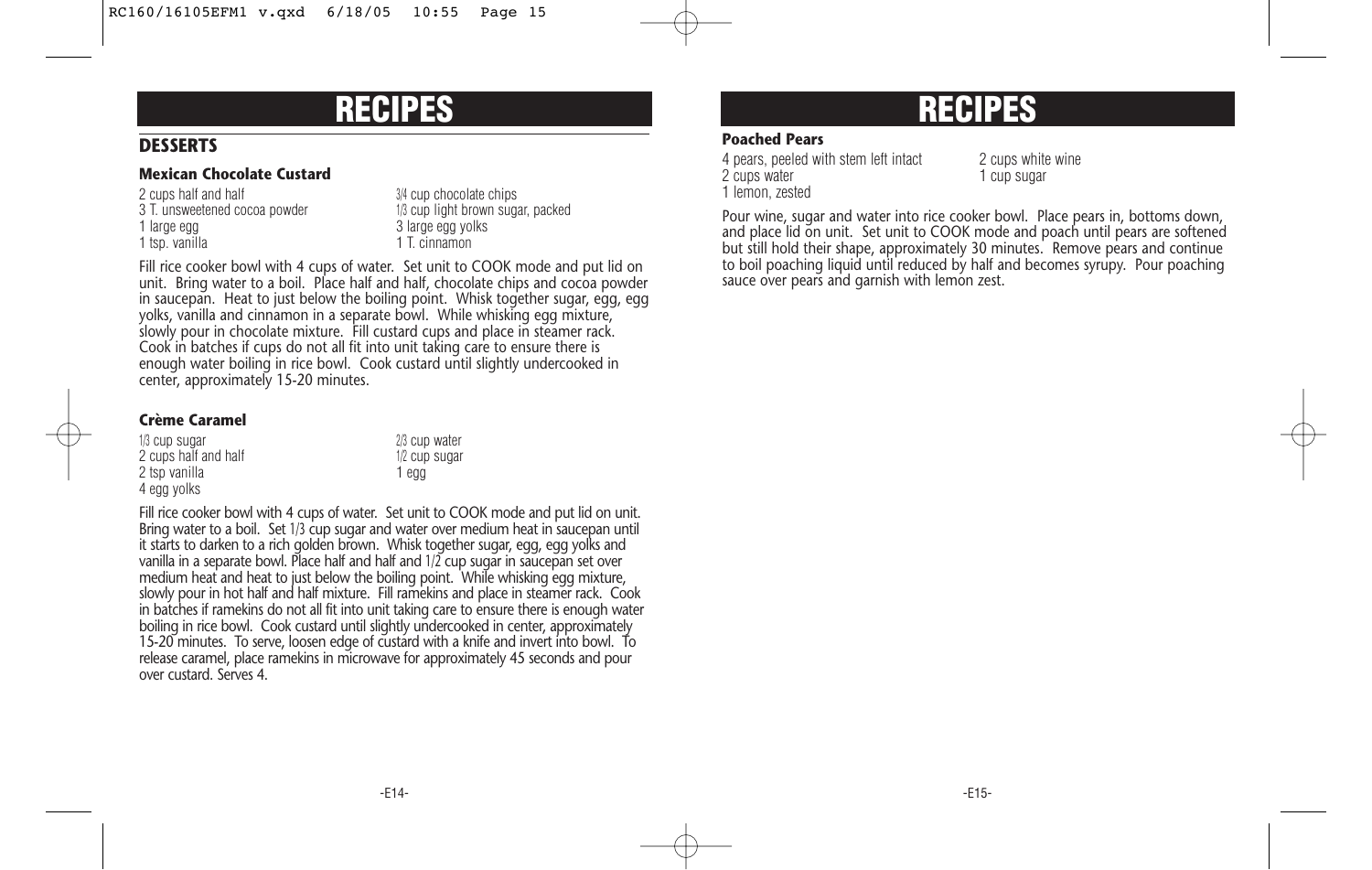### **INSTRUCTIONS DE SERVICE**

- 1. N'essayez PAS de réparer ou d'ajuster une fonction mécanique ou électrique de l'appareil, ceci annulerait la garantie.
- 2. Si l'appareil doit être remplacé, veuillez le retourner au magasin où vous l'avez acheté, dans son emballage d'origine et de concert avec le reçu de caisse. Si ce retour a lieu plus de 30 jours après la date de l'achat, veuillez consulter la garantie ci-incluse.
- 3. Si vous avez toute question ou observation relative au fonctionnement, ou si vous croyez que l'appareil a besoin d'être réparé, veuillez écrire à notre service à la clientèle ou bien visiter www.rivalproducts.com

RIVAL c/o THE HOLMES GROUP, INC. CONSUMER SERVICE DEPARTMENT 13052 JURUPA AVENUE FONTANA, CA 92337, ÉTATS-UNIS

### **GARANTIE LIMITÉE DE UN (1) AN GARDEZ CES RENSEIGNEMENTS DE GARANTIE**

- 
- A. Cette garantie n'est offerte qu'à l'acheteur au détail initial du produit. B. Cette garantie est LIMITÉE à la réparation ou au remplacement de toute pièce usinée du produit dont la défectuosité a été constatée par le personnel autorisé de The Holmes Group, Inc., s'il est démontré que la panne attribuable à des vices de matériau ou de fabrication découle d'un usage normal. The Holmes Group se réserve le droit de choisir entre réparer ou remplacer l'appareil. La présente garantie ne saurait couvrir les frais d'installation.
- C. L'emploi de cet appareil dans des conditions autres que les conditions stipulées ou à une tension autre que la tension indiquée sur l'appareil et la réparation ou la modification de l'appareil ANNULENT LA GARANTIE.
- D. À moins que la loi ne l'interdise, The Holmes Group n'assumera aucune responsabilité en ce qui concerne les blessures corporelles, les dommages matériels ou tous dommages accessoires ou indirects résultant d'anomalies, de défauts, de mésusage, d'une installation fautive ou de l'altération du produit.
- E. Toutes les pièces de ce produit porte une garantie de un (1) an, comme suit: 1. Au cours des 30 premiers jours à compter de la date de l'achat, le magasin qui l'a vendu devrait (si l'article est en stock) remplacer tout article défectueux qui présente des vices de fabrication ou de matières premières. \* Si vous désirez faire valoir vos droits en ce qui concerne le produit, observez les instructions du paragraphe F.
	- 2. Durant les 12 premiers mois à partir de la date de l'achat, The Holmes Group réparera ou remplacera le produit défectueux (vices de fabrication ou de matières premières), sous réserve des conditions du paragraphe G.
- 
- F. Pour tout autre problème ou réclamation en ce qui concerne ce produit, veuillez écrire au service à la clientèle.<br>G. INSTRUCTIONS IMPORTANTES DE RETOUR. Si vous renvoyez l'article à The Holmes Group, Inc. dans le ca
	- 1. Emballez soigneusement l'article dans sa boîte d'emballage originale ou bien dans une boîte apte à empêcher l'endommagement du produit durant le transport.
	- 2. Avant de faire le colis dans lequel vous envoyez l'article, n'oubliez pas d'inclure:
		-
		-
		-
		- a) votre nom, votre adresse postale complète, code postal inclus, et votre numéro de téléphone;<br>b) le reçu de caisse daté ou bien la PREUVE D'ACHAT;<br>c) un chèque couvrant les frais d'expédition et de manutention; et vous fixerez à l'appareil à l'aide de ruban adhésif, avant de fermer le colis.)
	- 3. The Holmes Group conseille d'envoyer le colis par UPS afin qu'il puisse être pisté.
	- 4. Tous les frais d'expédition doivent être prépayés (ils vous incombent).
	- 5. Indiquez clairement l'adresse suivante sur le colis: RIVAL

- c/o THE HOLMES GROUP, INC. 13052 JURUPA AVENUE
- FONTANA, CA 92337, ÉTATS-UNIS

Cette garantie vous confère des droits juridiques précis et vous pouvez avoir d'autres droits, ces droits variant<br>d'un État ou d'une province à l'autre. Les stipulations de cette garantie s'ajoutent aux garanties légales, annulée ou modifiée, tel que nécessaire, pour se conformer à la législation pertinente.



### RC160 RC161

**Cuit-riz**



**Notice D'emploi**

# **LISEZ ET GARDEZ CES INSTRUCTIONS**

 RC160/161/9100410000124 Imprimé en Chine  $RCI60/16105EFM1$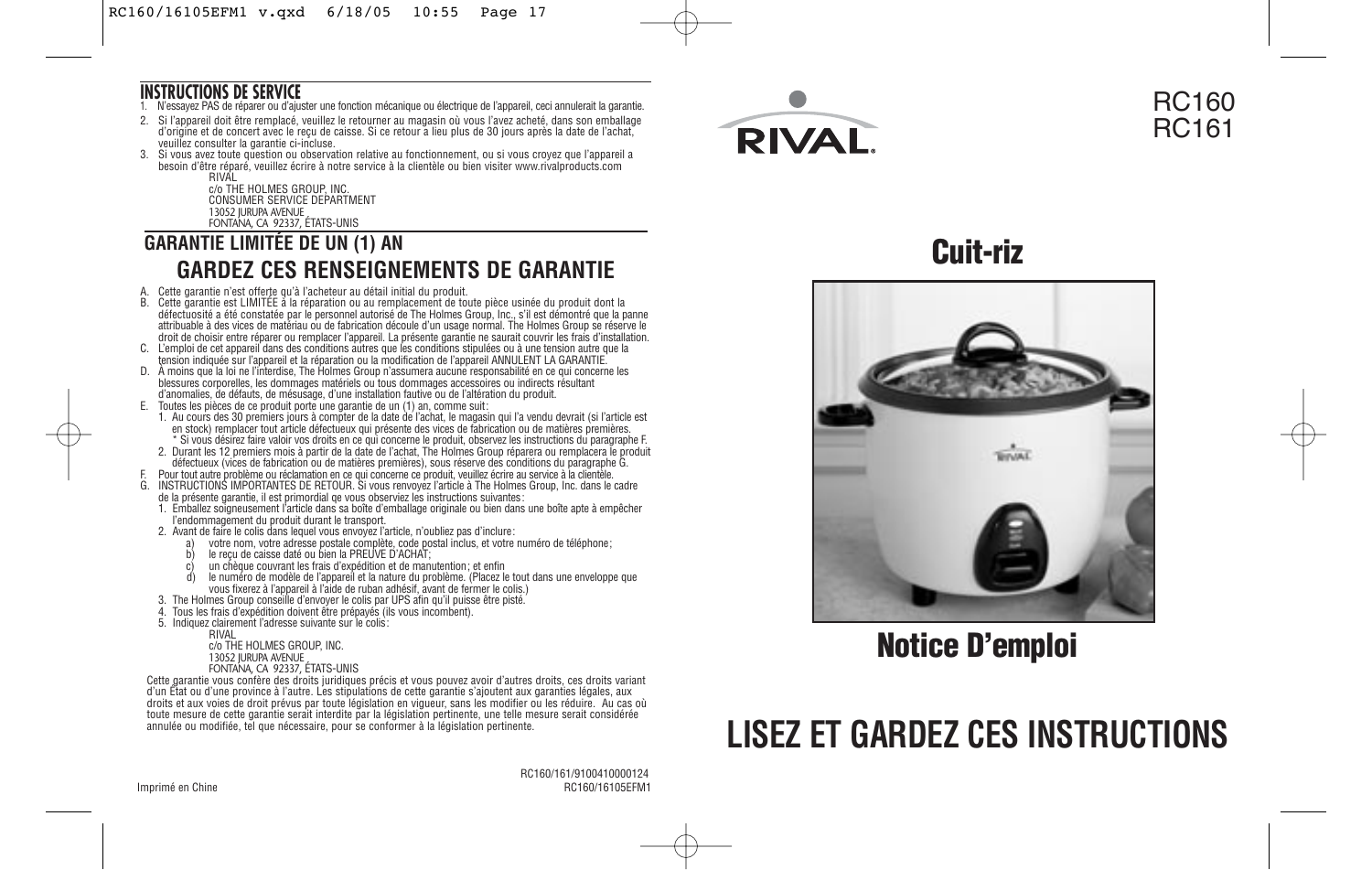# **CONSIGNES IMPORTANTES**

**L'emploi de tout appareil électroménager exige certaines précautions fondamentales, y compris les suivantes:**

- 1. LISEZ ATTENTIVEMENT LES INSTRUCTIONS AVANT L'UTILISATION.
- 2. Ne touchez pas aux surfaces chaudes. Employez des poignées pour manier le couvercle et les récipients chauds. Utilisez boutons et poignées.
- 3. Pour vous protéger des chocs électriques, n'immergez l'appareil, son cordon, sa fiche ou l'unité chauffante dans absolument aucun liquide.
- 4. Redoublez de vigilance lorsque l'appareil est employé par des enfants ou bien en leur présence.
- 5. Débranchez l'appareil quand il ne sert pas et avant de le nettoyer. Laissez-le refroidir avant de monter ou de démonter toute pièce et d'entreprendre son nettoyage.
- 6. Ne vous servez jamais d'un appareil dont le cordon ou la fiche est abîmé, qui a mal fonctionné ou a été endommagé de quelque façon. Retournez-le au service à la clientèle de Rival (voyez la garantie) pour le faire vérifier, mettre au point ou réparer, s'il y a lieu.
- 7. L'utilisation d'accessoires n'étant pas formellement conseillés par Rival peut causer incendie, choc électrique ou blessures.
- 8. Ne vous servez pas de cet appareil à l'air libre.
- 9. Veillez à ce que le cordon ne pende pas au bord de la table ou du plan de travail, et qu'il ne touche pas à une surface chaude.
- 10. Ne placez pas l'appareil sur ou à proximité d'un feu à gaz ou électrique chaud et ne le mettez jamais dans un four chaud.
- 11. Agissez prudemment lorsque vous déplacez un appareil contenant de l'huile ou tout autre liquide chaud.
- 12. Tirez délicatement la fiche hors de la prise pour débrancher l'appareil.
- 13. N'utilisez cet appareil qu'aux fins auxquelles il est destiné.
- 14. Pour réduire les risques de chocs électriques, ne faites cuire que dans la cuve amovible. Ne versez aucun liquide dans l'unité chauffante.

# **CONSERVEZ CES INSTRUCTIONS**

Cet appareil n'est destiné qu'à l'**USAGE DOMESTIQUE.** Il ne contient pas de pièces que puisse réparer l'utilisateur. Ne tentez en aucune circonstance de le réparer. Cet appareil est pourvu d'un cordon électrique court qui ne devrait ni s'emmêler ni faire trébucher, comme pourrait le faire un cordon plus long. L'emploi d'une rallonge est permis à condition que sa tension assignée soit au moins égale à celle du CUIT-RIZ. La rallonge ne doit pas pendre du plan de travail ou du plateau de table, pour éviter que les enfants ne puissent la tirer ou qu'elle risque de faire trébucher accidentellement. N'immergez l'unité chauffante dans absolument aucun liquide. Nous n'assumons aucune responsabilité en ce qui concerne les dommages qui découlent de la nonobservation des instructions et d'une utilisation ou d'une manipulation incorrectes.

### **FICHE POLARISÉE**



Cet appareil est équipé d'une fiche polarisée (une broche est plus large que l'autre). Pour fins de sécurité, elle ne peut être insérée dans les prises de courant polarisées que d'une façon. Si la fiche ne rentre pas bien dans la prise, inversezla. Si vous ne réussissez toujours pas, faites changer la prise

par un électricien. Ne tentez pas de neutraliser le dispositif de sécurité de la fiche. Si la fiche rentre dans la prise mais qu'il y ait du jeu ou bien si la prise de courant alternatif vous semble chaude, ne vous servez pas de cette prise.

Nous vous félicitons d'être devenu l'heureux propriétaire d'un nouveau CUIT- RIZ, un appareil extrêmement polyvalent.

Il cuit non seulement le riz à la perfection à tout coup, mais permet aussi de préparer des soupes et des ragoûts succulents, de cuire les légumes à la vapeur et même de cuire les gâteaux!

Visitez le site Web de Rival à www.rivalproducts.com pour obtenir de plus amples renseignements sur le CUIT-RIZ et ses nombreuses utilisations!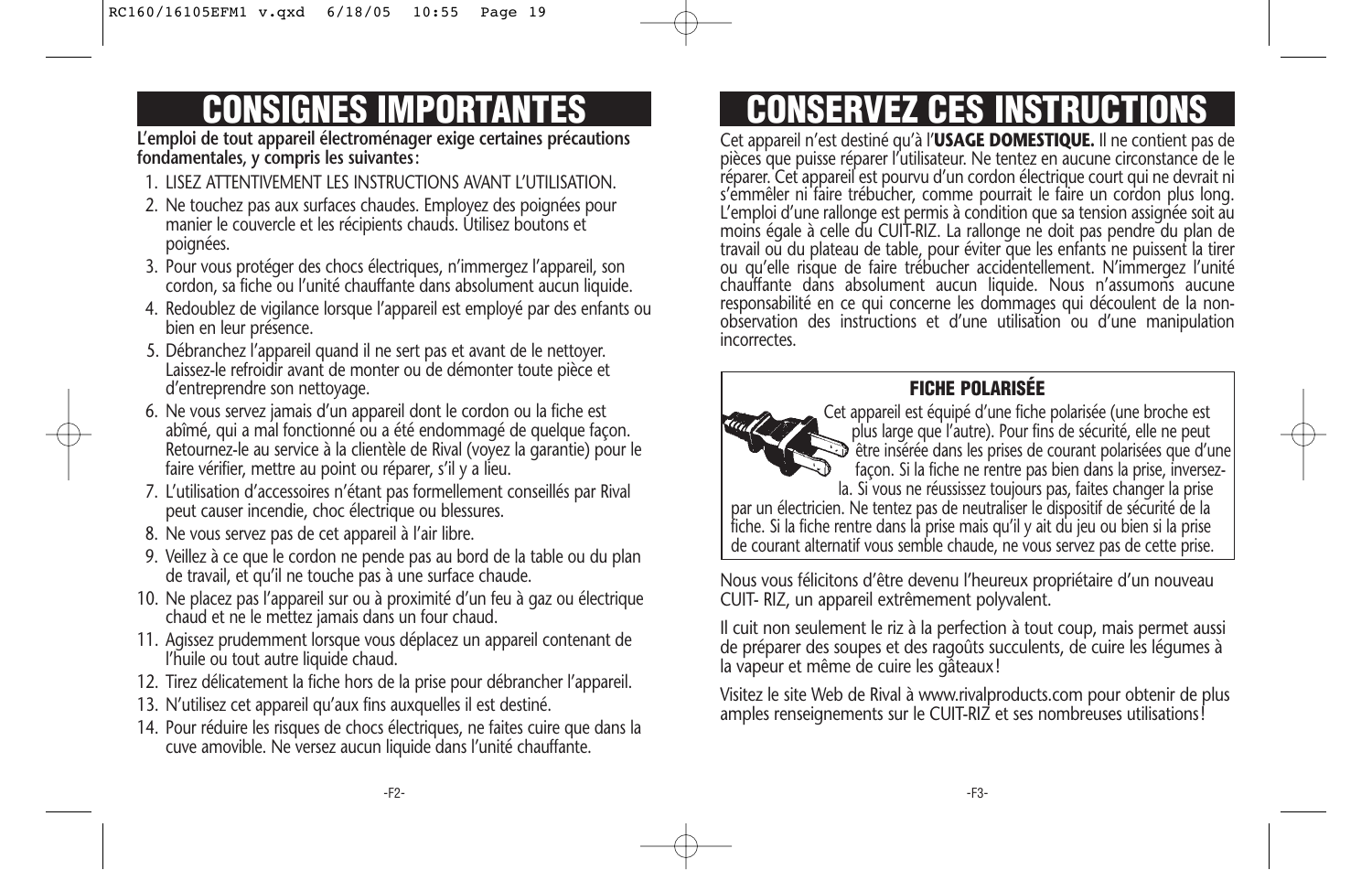# **AUTRES CONSIGNES IMPORTANTES**

- **ATTENTION:** Durant son utilisation, cet appareil produit de la chaleur et de la vapeur. Agissez prudemment pour ne pas vous brûler, provoquer d'incendie ou bien causer de dommages corporels ou matériels.
- Tous les utilisateurs doivent avoir lu et assimilé les instructions de la NOTICE D'EMPLOI avant de se servir ou de nettoyer cet appareil.
- Cet appareil ne doit être branché que sur courant alternatif de 120 volts.
- Prévoyez un espace adéquat au-dessus et autour de l'appareil pour ne pas entraver la circulation de l'air. Veillez à ce qu'il ne soit pas en contact avec des matières inflammables – rideaux, vêtements, torchons, et autres.
- Ne laissez pas l'appareil sans surveillance quand il fonctionne.
- Le fonctionnement entraîne le dégagement de vapeur. Ne faites pas fonctionner l'appareil sans que le couvercle ne soit en place.
- En cas d'anomalie de fonctionnement, débranchez aussitôt le cordon. Cessez d'utiliser l'appareil et n'essayez pas de le réparer. N'employez ni la CUVE ni le COUVERCLE en présence de fêlures ou d'ébréchures.
- Cet appareil ne convient qu'à l'usage domestique.
- Débranchez le cuit-riz entre utilisations.
- Posez le cuit-riz sur une surface rigide (jamais sur une surface molle un tapis, par exemple) et plane, éloignée de la chaleur et des flammes nues. Évitez de le placer sur une surface d'où il puisse basculer pendant l'emploi. Échapper le cuit-riz peut causer un mauvais fonctionnement.
- Pour éviter tout choc électrique, débranchez toujours l'appareil avant d'entreprendre son nettoyage ou d'y ajouter de l'eau.
- Pour éviter les brûlures, ne vous placez pas dans la trajectoire de l'évent à vapeur durant la cuisson. Attendez en outre que le CUIT-RIZ ait totalement refroidi avant de toucher au COUVERCLE, à la CUVE ou à la PLAQUE DE CHAUFFAGE et avant de les nettoyer.
- Ne posez pas la CUVE sur un feu électrique ou à gaz ou sur une flamme.
- Ne laissez pas la SPATULE À RIZ ou la MESURE À RIZ CRU dans la CUVE lorsque l'appareil est sous tension et fonctionne.
- Servez-vous toujours de la MESURE À RIZ CRU fournie pour mesurer. Une tasse à mesurer standard NF CONVIENT PAS

### **FAMILIARISEZ-VOUS AVEC VOTRE CUIT-RIZ**



### **PRÉPARATION DU CUIT-RIZ EN VUE DE L'UTILISATION**

Lavez le COUVERCLE, la CUVE, la SPATULE À RIZ et la MESURE À RIZ CRU en observant les instructions de nettoyage fournies. **N'IMMERGEZ PAS L'UNITÉ CHAUFFANTE DU CUIT-RIZ DANS L'EAU OU DANS TOUT AUTRE LIQUIDE, QUEL QU'IL SOIT.**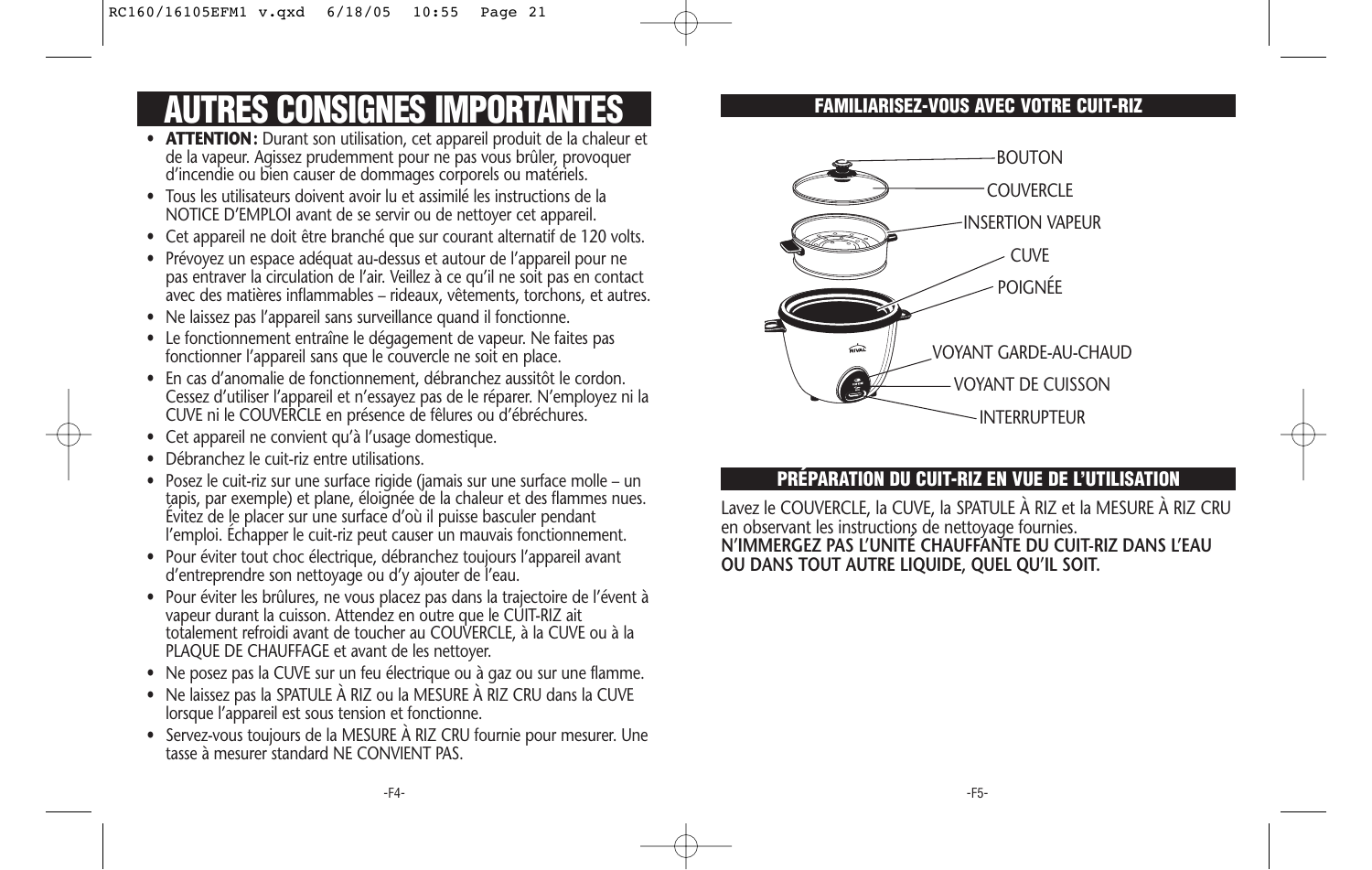### **MODE D'EMPLOI DU CUIT-RIZ**

Mesurer le riz cru est d'une importance primordiale. Ne jetez surtout pas la mesure à riz fournie, car c'est la mesure standard qui doit être utilisée avec cet appareil. Quand le manuel conseille de mettre 7 mesures de riz puis d'ajouter de l'eau jusqu'au repère «7» indiqué DANS LA CUVE, c'est de 7 mesures à riz cru qu'il s'agit et non de tasses à mesurer standard.

1. Mesurez la quantité de riz que vous désirez faire cuire. Une mesure à riz cru de 180 mL (0,75 tasse) est fournie avec le cuit-riz. Une mesure de riz cru procure environ 625 mL (2,25 tasses) de riz cuit.

**REMARQUE:** Le cuit-riz peut cuire jusqu'à 7 mesures pleines de riz cru. Vous faites cuire le riz qui vous plaît: basmati, sauvage, noir, arborio, risotto, au safran ou bien à grain court ou long. Ne faites pas cuire de riz instantané dans ce cuit-riz. Les céréales entières, l'orge par exemple, peuvent également cuire dans le cuit-riz. Il suffit d'observer les directives de l'emballage.

- 2. Lavez le riz mesuré dans un bol jusqu'à ce que l'eau soit limpide.
- 3. Versez le riz dans la CUVE puis ajoutez l'eau requise. Si, par exemple, vous préparer 7 mesures de riz cru, ajoutez de l'eau jusqu'à ce que le niveau corresponde avec le repère «7» indiqué dans la cuve.

**REMARQUE:** La cuisson du riz cargo demande plus de temps que celle du riz blanc.

4. Placez la CUVE dans le cuit-riz. Tournez la cuve de gauche à droite pour vous assurer qu'il y ait un bon contact entre la CUVE et la plaque de chauffage.

**REMARQUE:** Si l'extérieur de la CUVE est mouillé lorsque vous déposez la cuve dans le cuit-riz, vous entendrez peut-être des crépitements au chauffage. Cette humidité risquant d'affecter les composantes de l'appareil, il est prudent de toujours essuyer l'extérieur de la cuve à fond avant l'emploi.

5. Mettez le COUVERCLE.

**AVERTISSEMENT:** Ne faites jamais fonctionner cet appareil sans son couvercle puisque le dégagement de vapeur pourrait être la cause de brûlures ou d'autres blessures graves.

### **MODE D'EMPLOI DU CUIT-RIZ (suite)**

- 6. Branchez le cuit-riz sur une prise de courant alternatif de 120 volts. Abaissez l'interrupteur pour le régler à «ON» (marche). Le voyant de CUISSON doit s'allumer. La production de vapeur débutera sous peu.
- 7. L'interrupteur remontera puis le voyant de GARDE-AU-CHAUD s'allumera une fois toute l'eau de la CUVE évaporée. **REMARQUE:** Il faudra peut-être que vous ajoutiez de l'eau et
	- remettiez le CUIT-RIZ en marche si le riz ne répond pas à vos goûts.
- 8. Le voyant de GARDE-AU-CHAUD s'allumera en fin de cuisson. Il est important de laisser reposer le riz de 5 à 10 minutes sans ouvrir le COUVERCLE. Une fois ce laps de temps écoulé, levez prudemment le COUVERCLE afin que la vapeur ne vous brûle pas. Remuez alors le riz pour libérer la vapeur, avec la spatule à riz ou avec un autre ustensile à long manche. **ATTENTION:** De la vapeur s'échappera! Ne touchez ni à la CUVE ni à l'unité chauffante avant leur refroidissement.
- 9. Attendez que l'appareil ait totalement refroidi pour le nettoyer.
- 10. Débranchez l'appareil à la prise lorsqu'il ne sert pas.

### **CONSEILS PRATIQUES**

- Rincez le riz Le son donnant une odeur désagréable au riz cuit, vous voudrez laver le riz cru à fond. Le lavage à l'eau courante enlève efficacement et complètement le son. **REMARQUE:** Certains fournisseurs suggèrent de ne pas rincer le riz par suite de la perte possible de vitamines.
- Lavez la CUVE et le COUVERCLE à l'eau savonneuse chaude après chaque utilisation.
- Rincez-les puis asséchez-les.
- NE LAISSEZ PAS fonctionner le cuit-riz… Quand il ne reste qu'une petite quantité de riz cuit dans la CUVE. Quand la spatule à riz se trouve dans le cuit-riz. Pour réchauffer du riz froid.
- \* NE LAISSEZ JAMAIS totalement évaporer l'eau de la CUVE.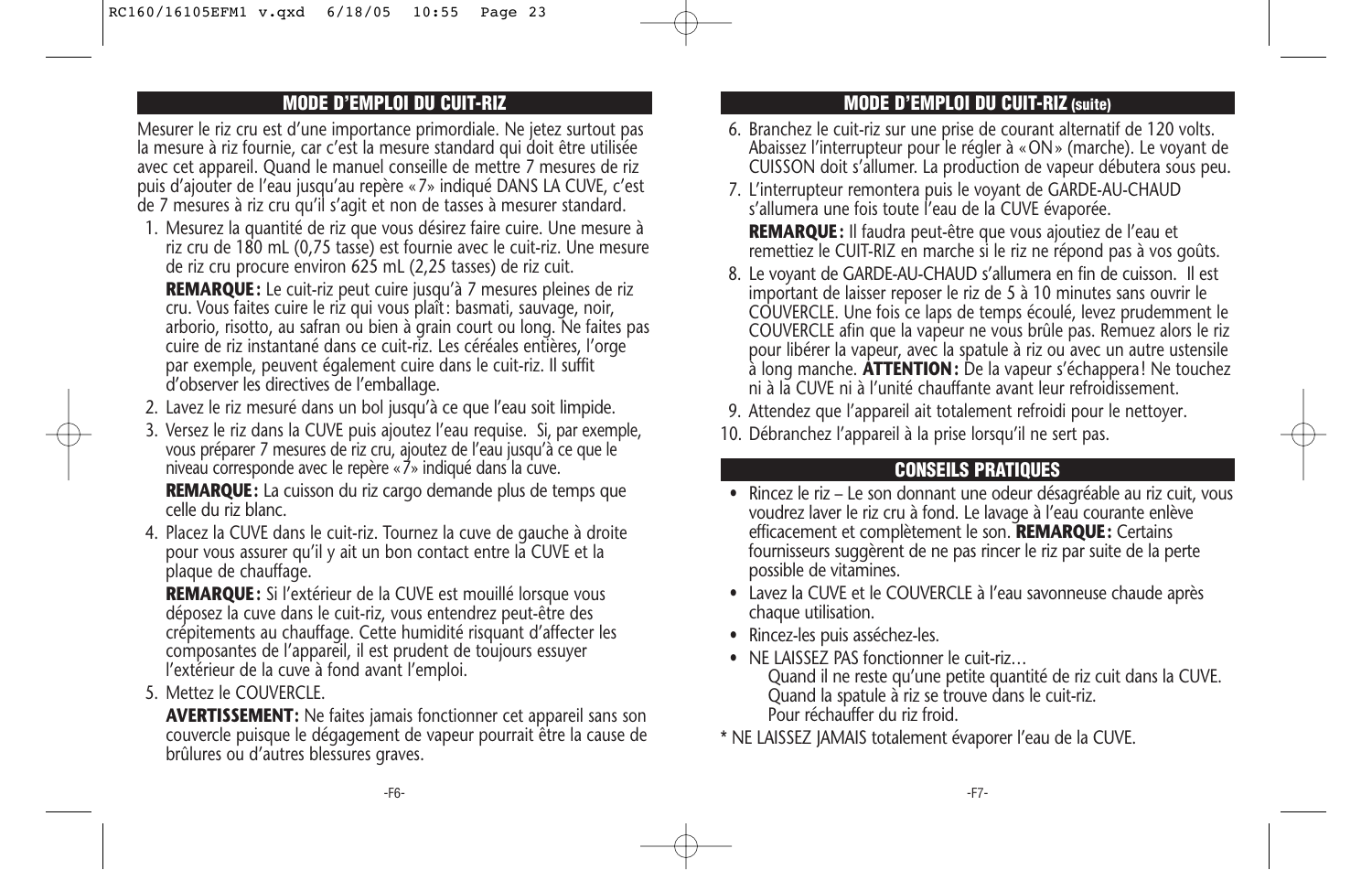### **MODE D'EMPLOI DE L'INSERTION VAPEUR**

- 1. Nettoyez et préparez les légumes, ou autres, à faire cuire.
- 2. Placez la CUVE dans le cuit-riz. La durée de la cuisson à la vapeur dépend de la façon dont vous préférez les légumes: encore un peu croquants sous la dent ou, au contraire, mous et très cuits.
- 3. Mesurez alors le volume d'eau approprié puis videz-le dans la CUVE. REMARQUE: Vous pouvez faire cuire simultanément du riz et des légumes en plaçant l'INSERTION VAPEUR sur la CUVE.
- 4. Placez l'INSERTION VAPEUR sur le bord de la cuve.
- 5. Déposez les légumes dans l'insertion puis mettez le COUVERCLE sur l'appareil. Réglez l'interrupteur à la position COOK (cuisson) puis faites cuire selon la durée indiquée au tableau.
- 6. Débranchez l'appareil en fin d'utilisation.

### **CONSEILS PRATIQUES POUR CUIRE À LA VAPEUR**

- 1. Ne choisissez que des denrées de la plus haute qualité.
- 2. Utilisez de préférence des viandes maigres qui procureront des mets tendres et écourteront la durée de cuisson nécessaire.
- 3. Veillez à ce que le couvercle soit convenablement posé sur le cuit-riz afin que la vapeur ne s'échappe pas – en quel cas il vous faudrait prolonger la cuisson.
- 4. Veillez à ce que les aliments ne soient pas en contact avec l'eau sans quoi ils bouilliraient au lieu de cuire à la vapeur.
- 5. Maintenez un niveau d'eau adéquat pour la cuisson continue.
- 6. Prolongez la cuisson des denrées qui n'ont pas suffisamment cuit ou que vous ne considérez pas assez cuites selon vos goûts.

### **DURÉES DE CUISSON À LA VAPEUR**

Les durées indiquées au tableau ne sont fournies qu'à titre indicatif. Il est nécessaire de les modifier en fonction des quantités, de l'épaisseur et, bien sûr, des goûts personnels.

| <b>LÉGUMES</b>                         | <b>DURÉE DE CUISSON</b> |
|----------------------------------------|-------------------------|
| Asperges                               | 8 à 10 minutes          |
| <b>Brocolis</b>                        | 11 à 13 minutes         |
| Carottes                               | 8 à 10 minutes          |
| Céleri                                 | 8 à 12 minutes          |
| Champignons (frais, tranchés)          | 3 à 4 minutes           |
| Chou, coupé en filaments               | 6 à 8 minutes           |
| Chou, coupé en quartiers               | 14 à 16 minutes         |
| Chou-fleur                             | 11 à 13 minutes         |
| Choux de Bruxelles                     | 11 à 13 minutes         |
| Courge (poivrée, musquée)              | 13 à 16 minutes         |
| Courgettes                             | 10 à 12 minutes         |
| Germes de haricot                      | 3 à 4 minutes           |
| Haricots verts, jaunes, à la française | 8 à 10 minutes          |
| Léqumes verts, épinards, etc.          | 6 à 11 minutes          |
| Pois mange-tout                        | 4 à 6 minutes           |

\*L'altitude affecte la température à laquelle l'eau bout et donc la durée de cuisson. Ceci est particulièrement vrai à haute altitude où une cuisson plus longue est indispensable. Le tableau ci-dessus est un guide, un point c'est tout. Vérifiez le degré de cuisson lorsque le nombre de minutes indiqué est écoulé. À l'usage, vous apprendrez comment modifier les durées pour que la cuisson réponde impeccablement à vos préférences.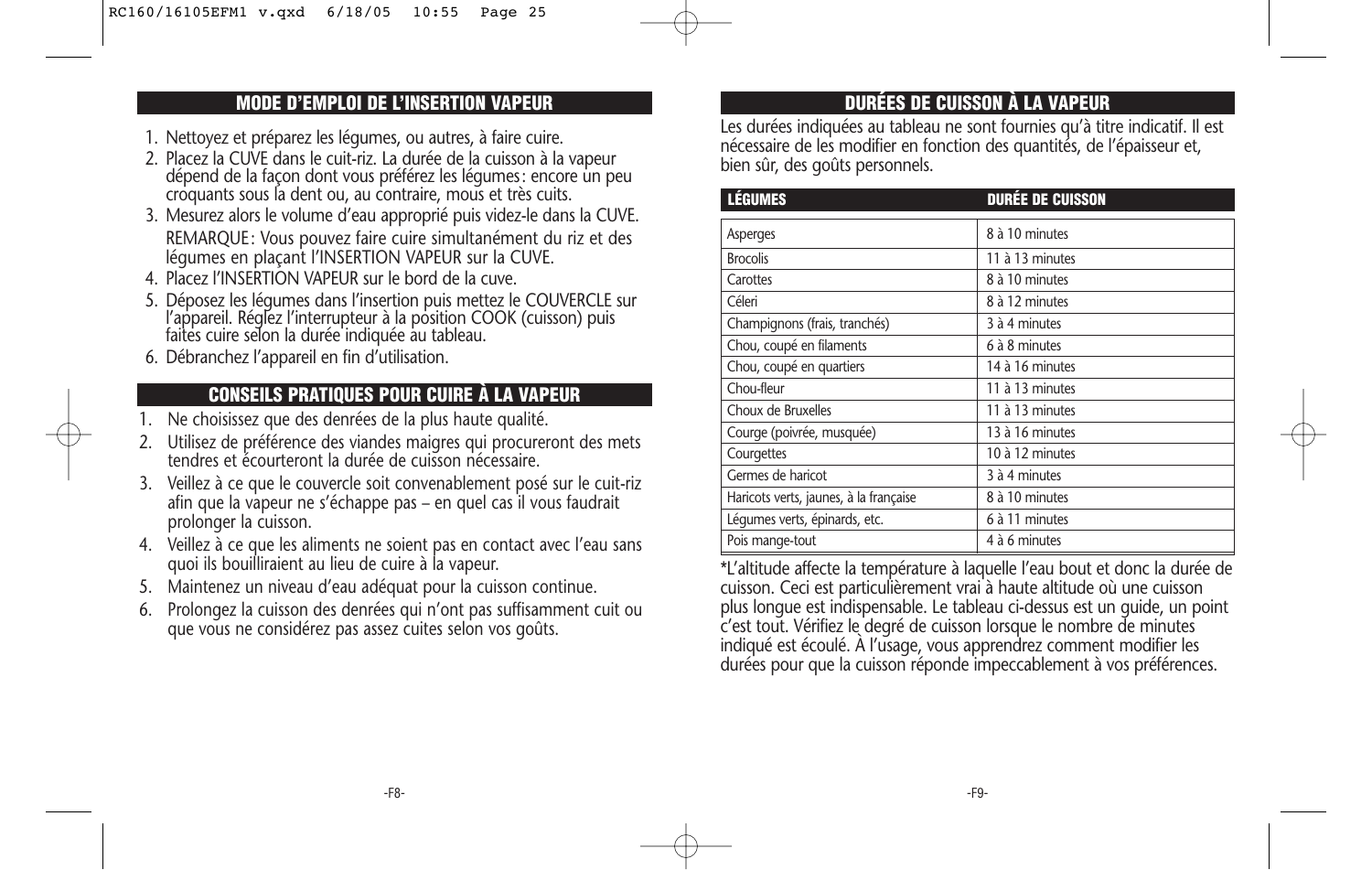Cet appareil doit être nettoyé après chaque utilisation.

1 Débranchez le cuit-riz quand il ne sert pas et avant de le nettoyer. N'immergez jamais l'UNITÉ CHAUFFANTE, le cordon ou la fiche dans l'eau ou dans tout autre liquide. Attendez que le cuit-riz ait complètement refroidi pour le nettoyer.

**REMARQUE**: Utilisez la spatule à riz ou un ustensile en bois pour remuer et servir le contenu de la CUVE. N'EMPLOYEZ PAS d'ustensiles en métal qui rayeraient irrémédiablement la surface.

- 2 Pour nettoyer l'UNITÉ CHAUFFANTE, essuyez simplement la surface extérieure avec un linge ou une éponge humide. Asséchez-la totalement avec un linge doux.
- 3 L'intérieur de la CUVE est doté d'un revêtement antiadhésif qui simplifie le nettoyage. Pour nettoyer la CUVE, sortez-la du CUIT-RIZ et remplissez-la d'eau chaude du robinet. Attendez un certain temps avant de la laver à l'eau savonneuse chaude. Rincez-la et asséchez-la.
- 4 Lavez la mesure à riz cru, la spatule à riz ainsi que le couvercle à l'eau savonneuse chaude. Ils ne sont pas lavables à la machine.
- 5 Assurez-vous que des grains de riz n'adhèrent pas à la plaque de chauffage, au fond de l'unité chauffante. Si c'est le cas, enlevez-les sans délai. Si nécessaire, employez un tampon non abrasif pour les détacher. Polissez bien la surface afin d'assurer un bon contact entre la plaque de chauffage et le fond de la CUVE.

**REMARQUE**: Ne vous servez pas de poudres ou de tampons à récurer, ou bien de laine d'acier pour nettoyer le cuit-riz.

6 Ne vous servez pas d'agent de blanchiment, de vinaigre ou de produits chimiques forts pour nettoyer le cuit-riz.

## **ENTRETIEN DU CUIT-RIZ RECETTES**

### **ŒUFS POCHÉS**

Pour un déjeuner mémorable, servez-les avec du bacon de dos sur des muffins anglais, nappés de sauce hollandaise.

6 œufs 5 mL de vinaigre blanc

Versez 1,25 litre d'eau et le vinaigre dans la cuve, réglez au mode COOK (cuisson) et couvrez. Une fois l'eau à l'ébullition, cassez 6 œufs dans des petits récipients que vous placerez dans la cuve. Faites cuire jusqu'à ce que le blanc soit ferme, 7 ou 8 minutes. **ALTERNATIVE:** Faites cuire les œufs dans des ramequins placés dans l'insertion vapeur.

### **ŒUFS MOLLETS OU DURS**

Versez 1 litre d'eau dans la cuve. Réglez au mode COOK (cuisson). Quand l'eau est à l'ébullition, déposez les œufs dans l'insertion vapeur et mettez le couvercle. Faites cuire 6 à 8 minutes pour des œufs mollets et 12 à 14 minutes pour des œufs durs.

### **HORS-D'ŒUVRE ET METS D'ACCOMPAGNEMENT**

### **Crevettes épicées, cuites à la vapeur de bière**

| 1 bouteille de bière                                                               | 1 kg de grosses crevettes, déveinées mais non |
|------------------------------------------------------------------------------------|-----------------------------------------------|
| 15 mL d'assaisonnement pour crevettes et crabes épluchées et avec la queue intacte |                                               |
| 5 mL de piment de Cavenne                                                          | 5 mL de sel                                   |
| 4 gousses d'ail, épluchées, coupées en lamelles                                    |                                               |

Touillez les crevettes dans le quart de la bière additionné de 5 mL d'assaisonnement pour crevettes et l'ail. Mettez les ingrédients restants dans la cuve. Placez les crevettes dans l'insertion vapeur et réglez l'appareil à COOK (cuisson). Faites cuire jusqu'à ce que les crevettes tournent au rose. Ne les faites pas cuire à l'excès. 4 portions.

### **Palourdes du Pacifique avec vin blanc, échalotes et estragon**

Succulentes en hors-d'œuvre ou servies sur des pâtes alimentaires.

| 1 kg de palourdes, soigneusement brossées | 250 mL de vin blanc               |
|-------------------------------------------|-----------------------------------|
| 30 mL de beurre                           | 3 échalotes, épluchées et hachées |
| 15 mL d'estragon frais, haché             |                                   |

Faites sauter les échalotes dans le beurre à COOK (cuisson), dans la cuve, jusqu'à ce qu'elles soient odorantes et translucides. Ajoutez le vin et les palourdes. Cuisez jusqu'à ce que les palourdes s'ouvrent. Jetez celles qui ne s'ouvrent pas. Garnissez d'estragon.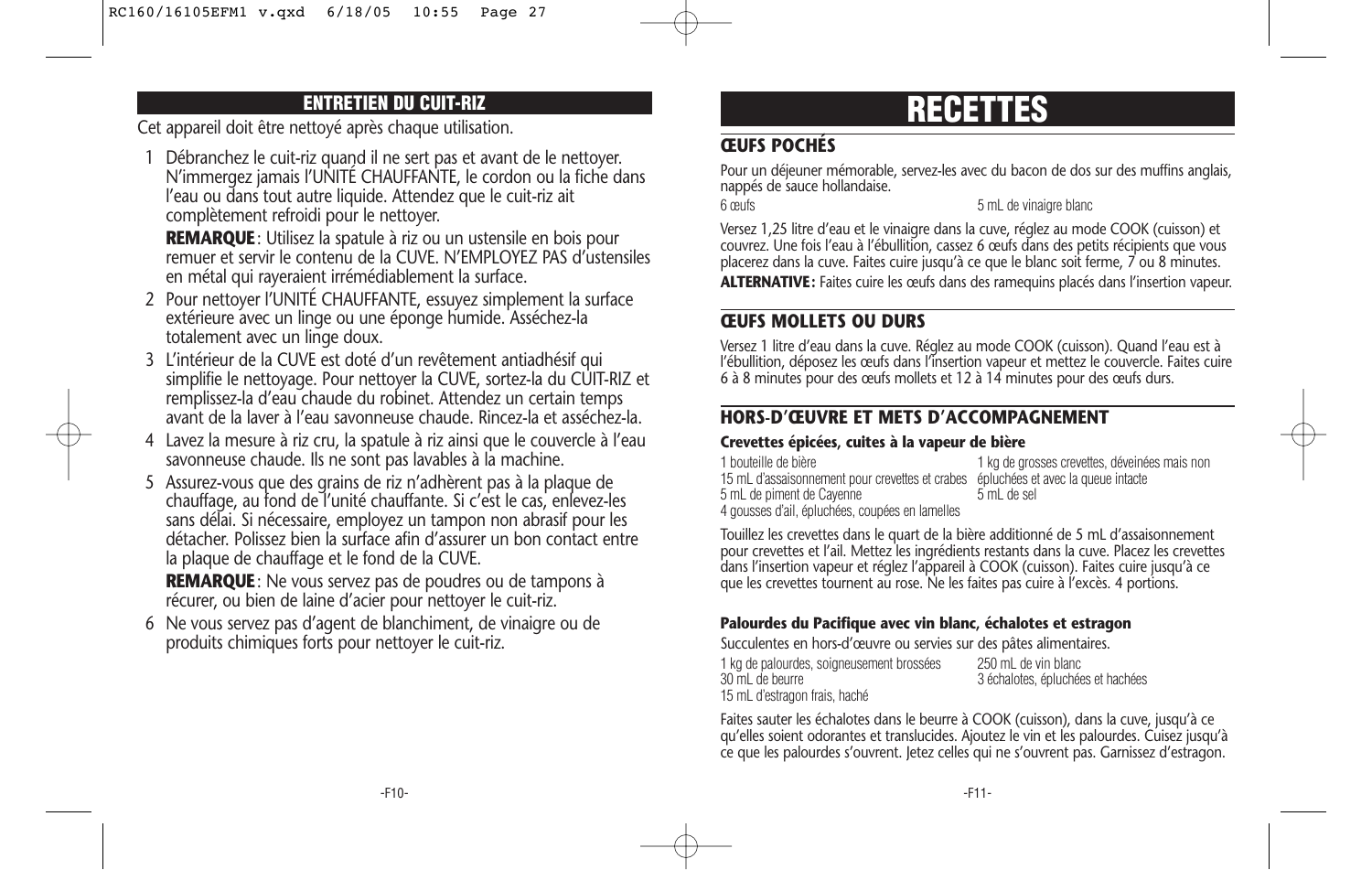### **RECETTES RECETTES**

#### **Artichauts farcis, cuits à la vapeur**

15 mL d'huile d'olive vierge extra

1 citron coupé en rondelles 4 petits artichauts, lavés, les bouts des feuilles<br>4 petits artichauts, la vis des feuilles<br>4 coupés et la tige cassée à la base coupés et la tige cassée à la base 280 g de pecorino romano râpé 1 bouquet de persil à feuilles plates, haché<br>1 mil de sel 1 animaties de la prime de poivre fraîchement moulu 2 mL de poivre fraîchement moulu

Placez les rondelles de citron et 1,25 litre d'eau dans la cuve. Réglez au mode COOK (cuisson) et portez l'eau à l'ébullition. Mélangez la chapelure, le fromage, le persil, le sel et le poivre. Séparez les feuilles et remplissez les poches formées de farce jusqu'aux feuilles molles du centre. Déposez les artichauts dans l'insertion vapeur. Aspergez-les d'huile. Couvrez, réglez à COOK puis faites cuire jusqu'à ce que les feuilles soient tendres et se détachent aisément. Vérifiez la cuisson après 30 minutes. 4 portions.

### **Sauce tomate à l'ail et au basilic**

Une excellente recette pour pizzas et pâtes alimentaires. Nappez des pâtes alimentaires de sauce, saupoudrez de fromage râpé et vous avez un repas végétarien succulent et rapide.

| 30 mL d'huile d'olive                  | 1 tête          |
|----------------------------------------|-----------------|
| 1 boîte de 750 mL de tomates épluchées | aro             |
| Et grossièrement hachées               | 15 <sub>m</sub> |
| Sel et poivre                          | 1 bou           |

d'ail, gousses épluchées puis ossièrement hachées Et grossièrement hachées 15 mL de sucre uquet de basilic frais, déchiqueté

Chauffez l'huile dans la cuve du cuit-riz au mode COOK (cuisson). Ajoutez l'ail, le sel et le poivre. Faites cuire jusqu'à ce que l'arôme s'en dégage – environ 5 minutes. Ajoutez alors les tomates et le sucre. Faites cuire jusqu'à la dissolution du sucre. Incorporez le basilic dans la sauce une fois que celle-ci a refroidi. 4 à 6 portions.

### **SOUPES**

### **Soupe aux lentilles à la pancetta**

150 g de pancetta (ou de bacon), en petits dés 250 mL de dés de céleri 10 gousses d'ail, épluchées et hachées gros 15 mL de thym frais 15 mL de thym frais de poulet the service of the service of the services et égouttées et égouttées<br>150 mL de lait concentré ou de crème 2,5 L de bouillon de poulet 60 mL de lait concentré ou de crème<br>50 mL de vin rouge 60 mL de la poule 1 botte d'oignons verts, tranchés et sa

250 mL de dés de carotte<br>3 feuilles de laurier 1 botte d'oignons verts, tranchés et sautés (mous)

Faites sauter la pancetta dans la cuve, au mode COOK (cuisson). Égouttez le gras pour n'en garder que 15 mL. Faites revenir le céleri, l'oignon, la carotte, l'ail, le laurier

et le thym dans la cuve pendant environ 10 minutes, ou jusqu'à ce que les légumes aient ramolli. Ajoutez alors les lentilles et le bouillon puis continuez à faire cuire une heure, toujours au mode COOK. Jetez les feuilles de laurier et retirez 500 mL de lentilles. À l'aide d'un mélangeur plongeur, réduisez la soupe en purée jusqu'à ce que la consistance vous convienne. Incorporez les 2 tasses de lentilles que vous aviez mises de côté, puis le lait concentré et le vin rouge. Garnissez d'oignon vert. 4 à 6 portions.

### **PLATS PRINCIPAUX**

### **Flétan vapeur avec glaçage mirin et cassonade**

250 mL de mirin 250 mL de cassonade 4 morceaux de flétan d'environ 150 g chacun 30 mL de feuilles de coriandre

Versez le mirin et la cassonade dans une casserole puis faites réduire à feu moyen jusqu'à l'obtention d'un mélange sirupeux. Versez 1 litre d'eau dans la cuve. Enduisez totalement chaque morceau de flétan de glaçage avant de le déposer dans l'insertion vapeur. Réglez au mode COOK (cuisson) et faites cuire jusqu'à ce que le centre du flétan ne soit plus translucide, soit de 15 à 20 minutes. Garnissez d'oignon vert et de coriandre. 4 portions.

### **Poitrines de poulet tandoori avec riz au cari**

Marinade au tandour 250 mL de yogourt nature 2 citrons, jus extrait<br>10 mL de cumin 10 mL de cumin<br>10 mL de cumin 2 gousses d'ail, épluchées et émincées<br>2 mesures de riz cru à long grain 3 mesures à riz cru d'eau<br>125 mL de raisins secs jaunes 30 mL de feuilles de persil plates, hachées

2 mesures de riz cru à long grain<br>15 mL de cari 30 mL d'oignon rouge haché menu

Mélangez les ingrédients de la marinade et enduisez-en totalement le poulet. Réfrigérez pour macérer de 2 à 4 heures. Mettez le riz et l'eau dans la cuve. Déposez le poulet dans l'insertion vapeur et couvrez. Réglez au mode COOK (cuisson) et faites cuire jusqu'à ce que le poulet soit à point, environ 30 minutes. Mélangez le cari, les raisins secs, l'oignon et le persil avec le riz puis servez avec le poulet. 4 portions.